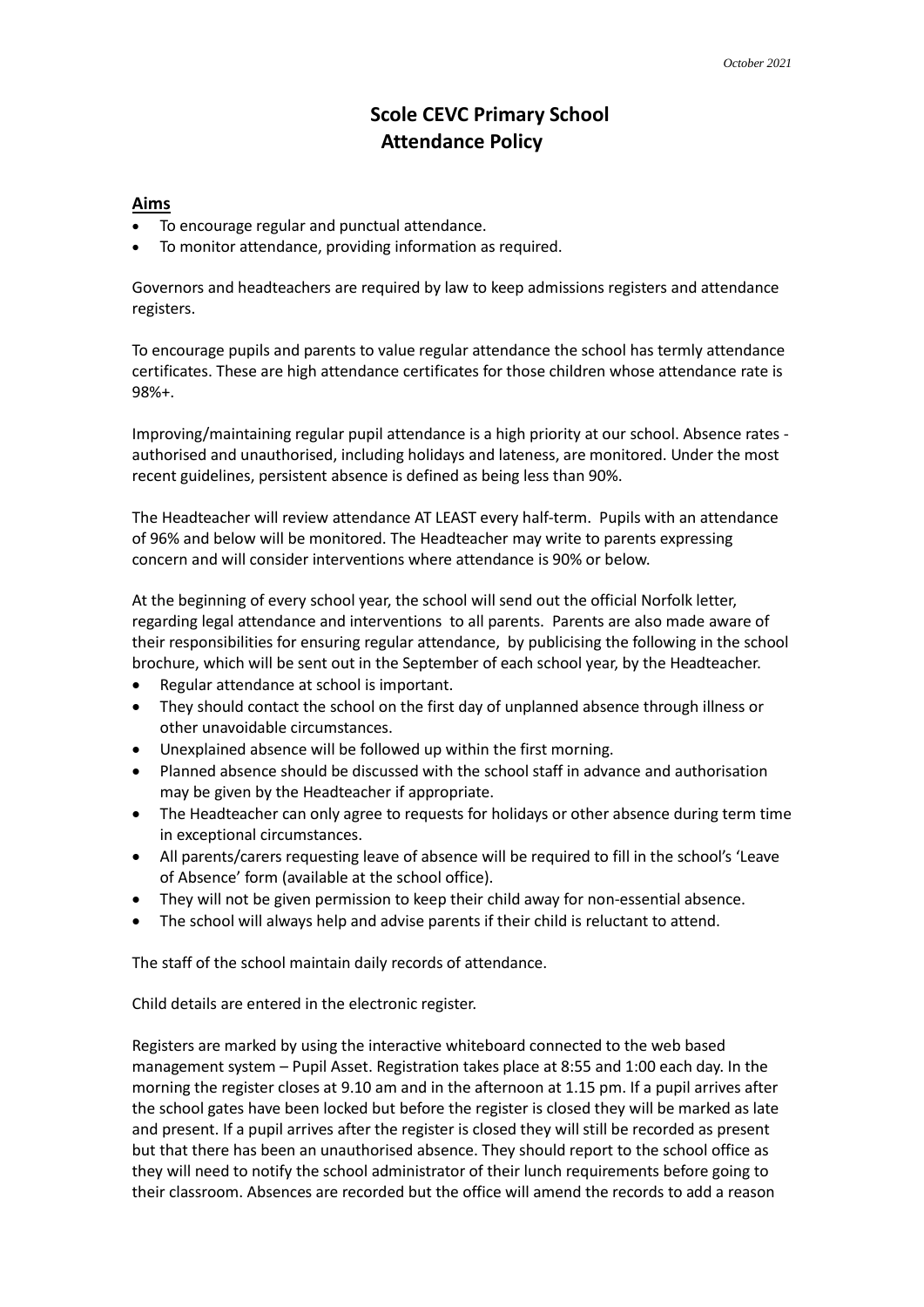for the absence. The Headteacher will decide whether the absence is authorised or unauthorised. Holidays and teacher training days are clearly identified.

The Administrator follows up any absences of which the school has not been informed by break time. This will be evidenced in the pupil's file. The school also inquires as to the well being of any child absent for more than one week. A doctor's certificate is requested for illness of longer than two weeks. Information from parents relating to pupils absence are kept in a file in the office. Irregular or unexplained attendance is brought to the attention of the Headteacher for further investigation.

The School will follow the NCC 'Code of Conduct for Issuing Fixed Penalties regarding School Attendance'.

Parents of children who are persistently late for school or are absent are warned that a continuation of this may result in further action, as lateness constitutes unauthorised absence. Governors may be informed, at the discretion of the headteacher.

If a pattern of medical absences is developing the school may request supporting evidence.

If a child continues to be absent after ten sessions and no contact has been made with parents, further enquiries will be made.

The Headteacher and Governors recognise that children returning to school following a prolonged absence may require extra support or possibly reintegration over a period of time. Individual cases are treated sensitively with the support of staff, parents and the Headteacher.

Pupils can be registered at two schools (Traveller child) or at a school, Special School or Pupil Referral Unit. The school or SRB where the pupil is presently attending mark the register in the normal way.

Traveller children can be registered with a base school and should remain on their register even when they are travelling if it is likely that they will return. They may register with another school whilst travelling. They must only be counted once on census day and this should be at the school which they are attending on that day.

If a child leaves the school then the school passes on any details of poor attendance or concerns regarding Child Protection issues/'At Risk' to the Designated Safeguarding Lead at the child's new school.

Removal of a pupil from the admissions register must only be approved if one of the following conditions is met:

- The child is registered with another school but not dual registered.
- The headteacher has received written notification that the pupil is receiving education otherwise
- A school medical officer certifies that the pupil is unlikely to be fit to attend school before ceasing to be of statutory school age.
- The pupil has died.
- The pupil has been permanently excluded and any special appeal is not upheld.
- The pupil has been continually absent from the school for a period of not less than four school weeks and has been detained under a final Order of the Court (Detention Order).

Parents are not encouraged to 'voluntarily' withdraw their children from school as a way of dealing with troublesome behaviour.